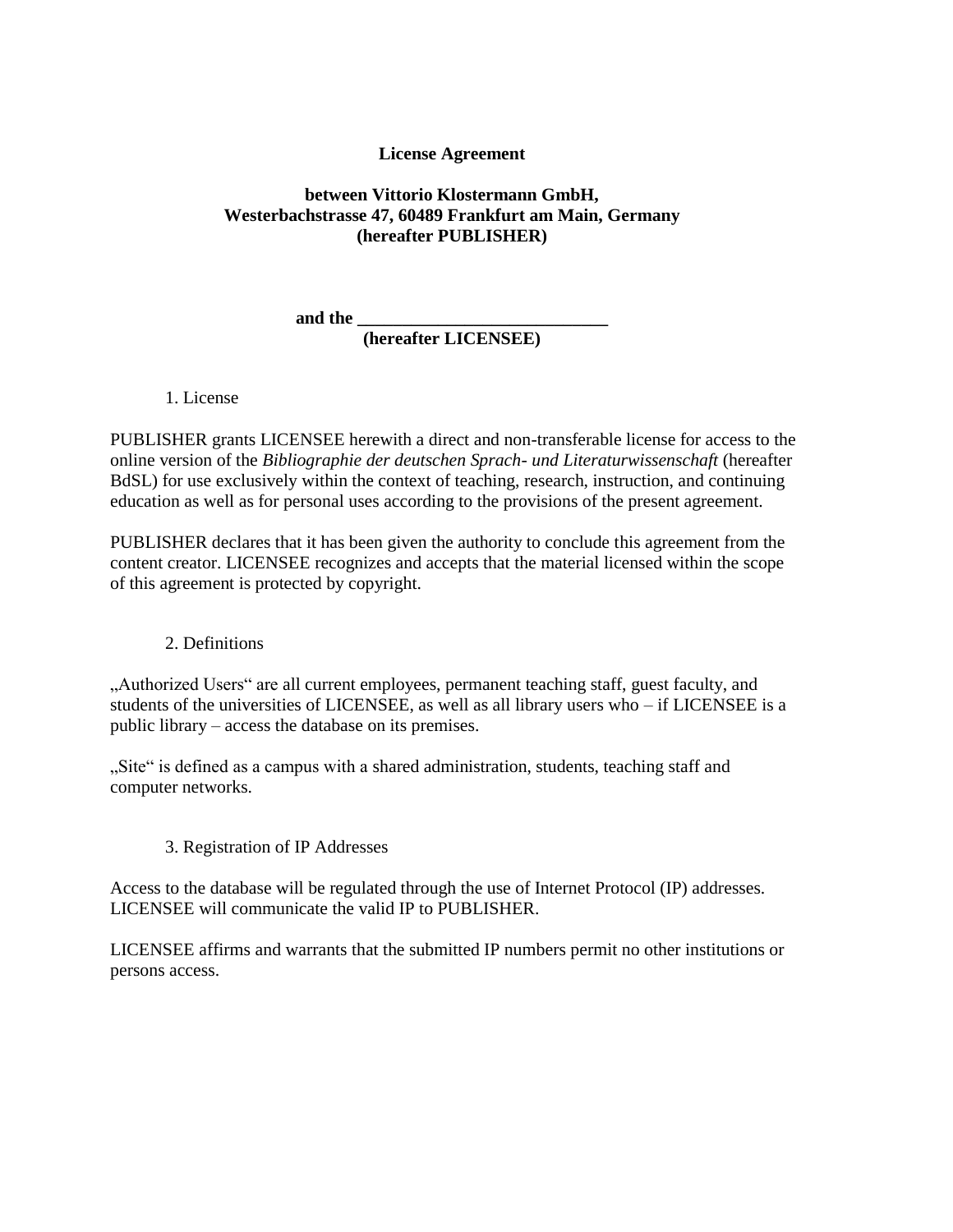### 4. Terms of Use

Authorized users may access the content of the online version of the BdSL, display it, and download and print small segments of it. This reproduction is limited to the creation of single copies of a reasonable number of individual records.

Authorized users are not permitted to alter the content of the database, to adapt, change, transform, or translate it or to create derivative works based on the content of the database or to use such material in a manner that would infringe the copyright of this material.

LICENSEE will explicitly notify authorized users that they must observe the conditions of this present agreement and of copyright requirements. They will especially make known that unauthorized copying of individual records or other contents of the online version of BdSL is forbidden and further that they may not grant third parties any such permissions.

### 5. Use Onsite in a Publicly Accessible Library

If the LICENSEE is a library granting the public access, then he is authorized to permit use of the online version of BdSL from computer workstations within the library for purposes related to teaching, research, instruction, and continuing education, as well as for personal use, and to provide authorized users the rights to make copies as set forth in para. 4.

6. Violations of the Terms of Use

LICENSEE will inform PUBLISHER without delay of any and all violations of copyright as well as of instances of unauthorized use of the database which come to their attention. In any case of violation or of unauthorized use by an authorized user, LICENSEE will take all appropriate measures to stop such activities of the authorized user in question and to prevent their recurrence. In addition, PUBLISHER can block the authorized user in question from accessing the online version of the BdSL.

LICENSEE is not liable to PUBLISHER for violations of the terms of this agreement committed by an authorized user provided LICENSEE is not knowingly involved in such a violation, has not intentionally committed or contributed to such a violation, or has rectified the violation upon request.

In the event of suspected unauthorized use or other contract violations, PUBLISHER reserves the right to investigate these cases and to take appropriate action and to prohibit LICENSEE or authorized user from utilizing the service. PUBLISHER reserves the right to terminate this agreement for valid reasons.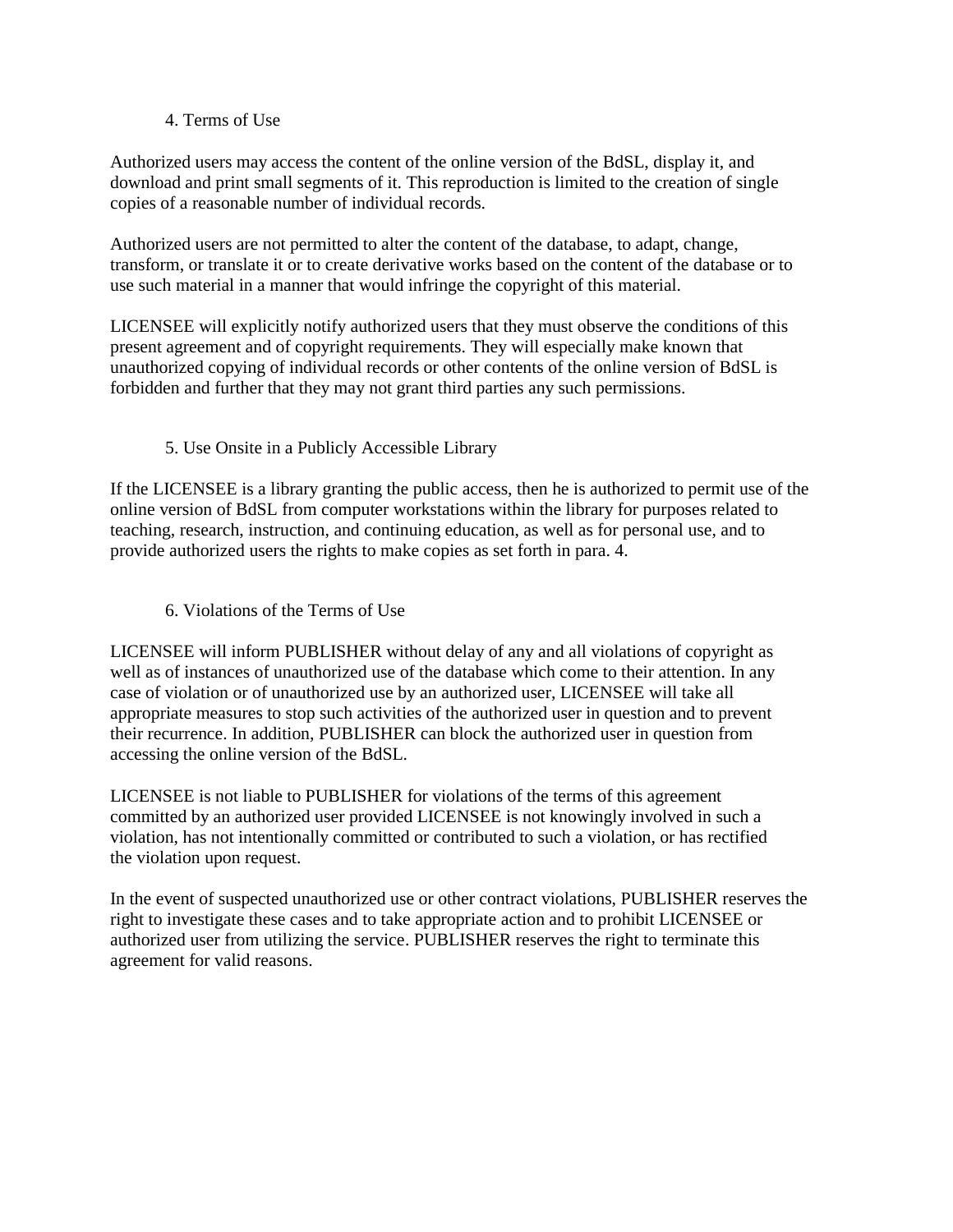# 7. Limitations of Liability

The online version of BdSL is provided as is, i.e. with no explicit or tacit warranties of any kind, including statutory warranties or the tacit warranty of appropriateness for everyday use or for a particular contractual purpose, whereby the preceding enumeration makes no claim to be complete.

Inasmuch as nothing to the contrary is set forth in this agreement, PUBLISHER is liable to the LICENSEE only inasmuch as he, his agents, or his legal representatives are guilty of premeditation or gross negligence or if a principal service responsibility under the terms of this agreement is affected. In each such instance, liability is limited to the predictable, direct damages. There will be no liability for indirect, nonmaterial damages.

The manner and extent of the online service being offered is based on the currently valid technical, legal, and economic context of the data networks being employed. The site of data delivery is the interface between the server of the firm Semantics and the Internet or other data networks. The responsibility of Semantics for data transfer ends at this point.

If one of the parties is unable to fulfill a provision of this agreement due to circumstances beyond its control (including acts of war, labor disputes, floods, governmental actions, failures of electrical power, of telecommunication networks, of the Internet, or damage to or destruction of components of the data network, whereby this list does not purport to be complete), then such default will not constitute breach of contract nor be construed as a basis to terminate the agreement for an important reason.

### 8. Term of Agreement

Once executed, this agreement will be in effect from January  $1<sup>st</sup>$  until December  $31<sup>st</sup>$  of the current year. At the end of the license period, it will automatically be extended for a further year unless LICENSEE has terminated the agreement 60 days prior to expiration.

### 9. Termination of Agreement in Case of Breach of Contract

PUBLISHER regards as important grounds for terminating the agreement (even when no previous warning has been given) the following:

A if LICENSEE ceases payment, B if LICENSEE violates through serious negligence one of its other responsibilities in this agreement, especially with regard to copyright compliance, C if by honoring it responsibilities PUBLISHER will suffer unforeseen serious damage.